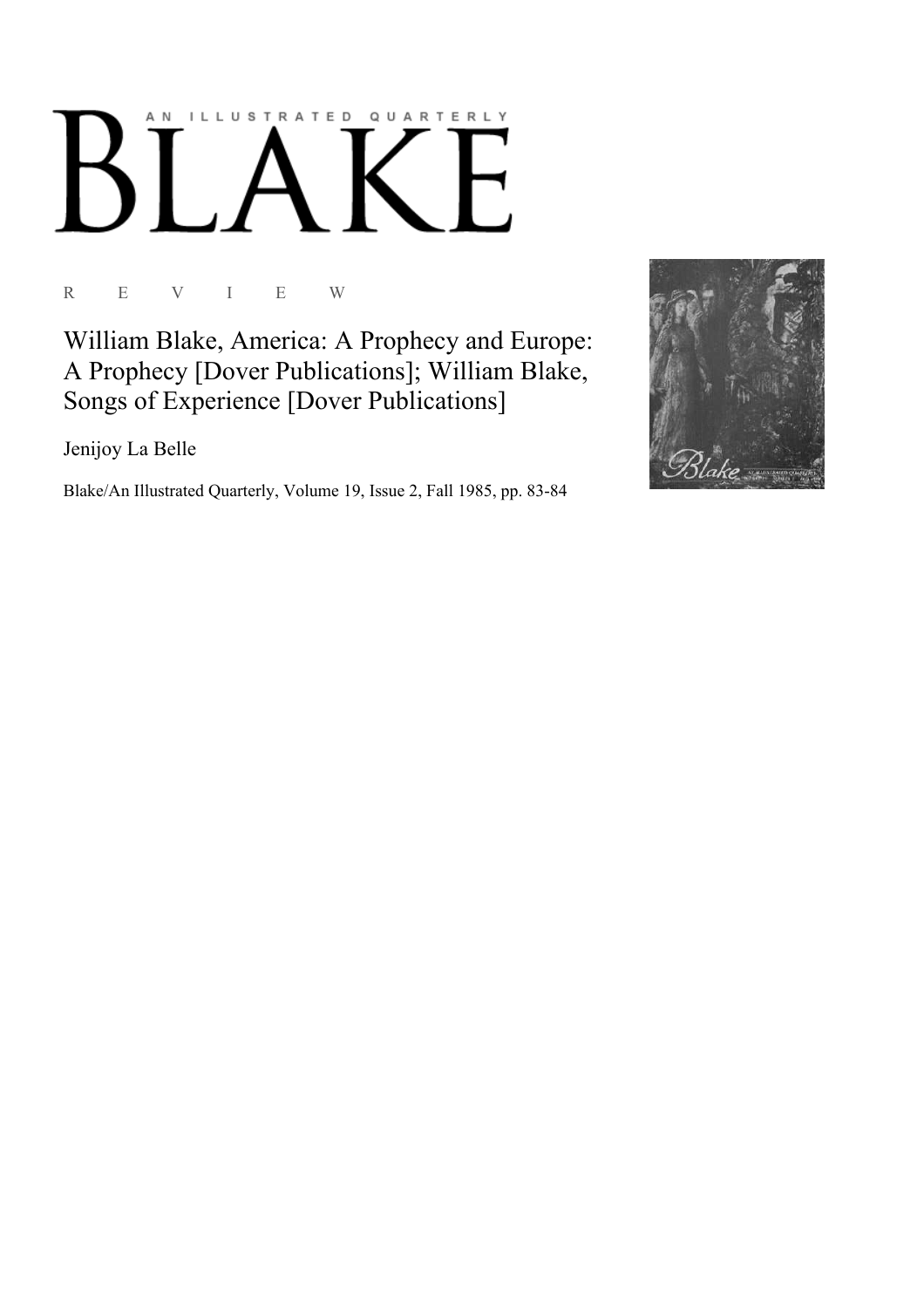- <sup>10</sup> 1811. Fitzwilliam Museum.
- <sup>11</sup> c. 1819. Private collection, England.
- <sup>12</sup> 1833. Fitzwilliam Museum.

<sup>13</sup> Arnold Fawcus, Sir Geoffrey Keynes, Raymond Lister and Graham Reynolds, *Samuel Palmer: A Vision Recaptured* (London, 1978); Helen Irwin, "Samuel Palmer, Poet of Light and Shade," *Apollo*  (August 1981), pp. 109-13.

<sup>14</sup> Reproduced in Michael Kitson, *Claude Lorrain: Liber Veri/atis* (London, 1978), plate 67.

<sup>15</sup>"An Acre of Grass" from *Last Poems 1936-39).* 

<sup>16</sup> Raymond Lister, *George Richmond* (London, 1981), p. 176, pi. XXIX.

Increasing the strength of the lines by dropping a piece of muslin on to the plate to drag up the ink in them before a print is taken.

William Blake. America: A Prophecy and Eu*rope: A Prophecy.* Facsimile Reproductions of Two Illuminated Books with 35 Plates in Full Color. New York: Dover Publi**cation , 1983. \$5.95** 

**William Blake.** Songs of Experience. Facsim**ile Reproduction with 26 Plates in Full** Color. New York: Dover Publications, **1984. \$3.00** 

**Reviewed by Jenijoy La Belle** 

Dover Publications has made a fine reputation for itself by publishing well-made paperbacks useful to students and scholars. Among its Blake titles are *Drawings of William Blake* (1970) and a reduced facsimile reproduction of Richard Edwards' 1797 edition of Young's Night Thoughts (1975). In 1971 Dover embarked upon the production of color facsimiles with an original-size reproduction of copy B of *Songs of Innocence*. Some of the plates are fuzzy and the backgrounds are a little too dark, but for only two dollars (later raised to three), the vo lume is valuable for handy reference and classroom use. Dover has recently issued two further volumes containing color reproductions of three illuminated books.

America and *Europe* are reproduced original size in a single pamphlet-style paperback. The brief "Publisher's Note" includes the following information: "The present volume reproduces the complete copy M of *America*  (printed on paper made in 1799), whereas the complete *Europe* reproduced here includes colored plates from copies B and G of that book and the black-and-white plate

from copy K (all these copies are privately owned). Note that *Europe* contains two plates numbered 9-referred to in the present edition as  $9(a)$  and  $9(b)$ —and has no plate numbered 11." Some of this information is wrong, and the whole statement is misleading. Copy M of America and B of *Europe* are indeed in private collections, but copy G of *Europe* is now in the Pierpont Morgan Library and copy K has been in the Fitzwilliam Museum since 1950. The comment about two plates numbered 9 implies that this repetition appears in original copies of Europe and that none contains a plate numbered 11. This is not the case at all. Both copies B and G are numbered consecutively, and the presence of two plates numbered 9 in the facsimile results from its composite nature. In copy G, plate 12 (following the plate numbers in Bentley, *Blake Books*) is numbered 9, while the same number is given to plate 13 in copy B.

The Publisher's Note implies that the Dover reproductions were made directly from the original copies cited. I am highly suspicious of this—partly because none of the owners of the originals is named and also because there is no statement of permission to reproduce. Further, the mixture of three copies of *Europe* is exactly the same as that appearing in the Blake Trust/Trianon Press facsimile of 1969. The copy of America reproduced by Dover is the same as the one used by the Blake Trust for its 1963 facsimile. The Dover reproductions of both illuminated books show distinct boundary lines between contiguous colors, and this feature is typical of the Blake Trust method of stencil coloring, rather than of Blake's own method with its gentle gradations of tones. Thus it would appear that the Dover volume is based on two Blake Trust facsimiles and that these are the books "privately owned" (perhaps by Mr. Hayward Cirker, founder and owner of Dover?). Since the volume lacks any reference to the Blake Trust, I assume that no permission was necessary.

Using the Blake Trust facsimile of America copy M as a standard, I find that most of the plates in the Dover reproduction have acceptable color fidelity. The only major problem would seem to be a dulling of the blue tones, particularly on plates 3 and 5 (as numbered in copy M). The sunburst on plate 7 has lost some of its brilliance, and the outlining of the ram and the two figures has become a little unfocused. Several other plates suffer from indistinct outline in design areas, but the only really bad reproductions are plates 8 and 9. Both have a brown tint to the white paper in text areas, and this browning has seriously affected the blues on plate 8 and the greens on plate 9. Clearly, the Dover reproductions are not suitable for the detailed analysis of Blake's hand coloring. No one, however, should expect an inexpensive reproduction to provide the basis for such analyses. The Dover reproductions are certainly adequate for many other types of studies.